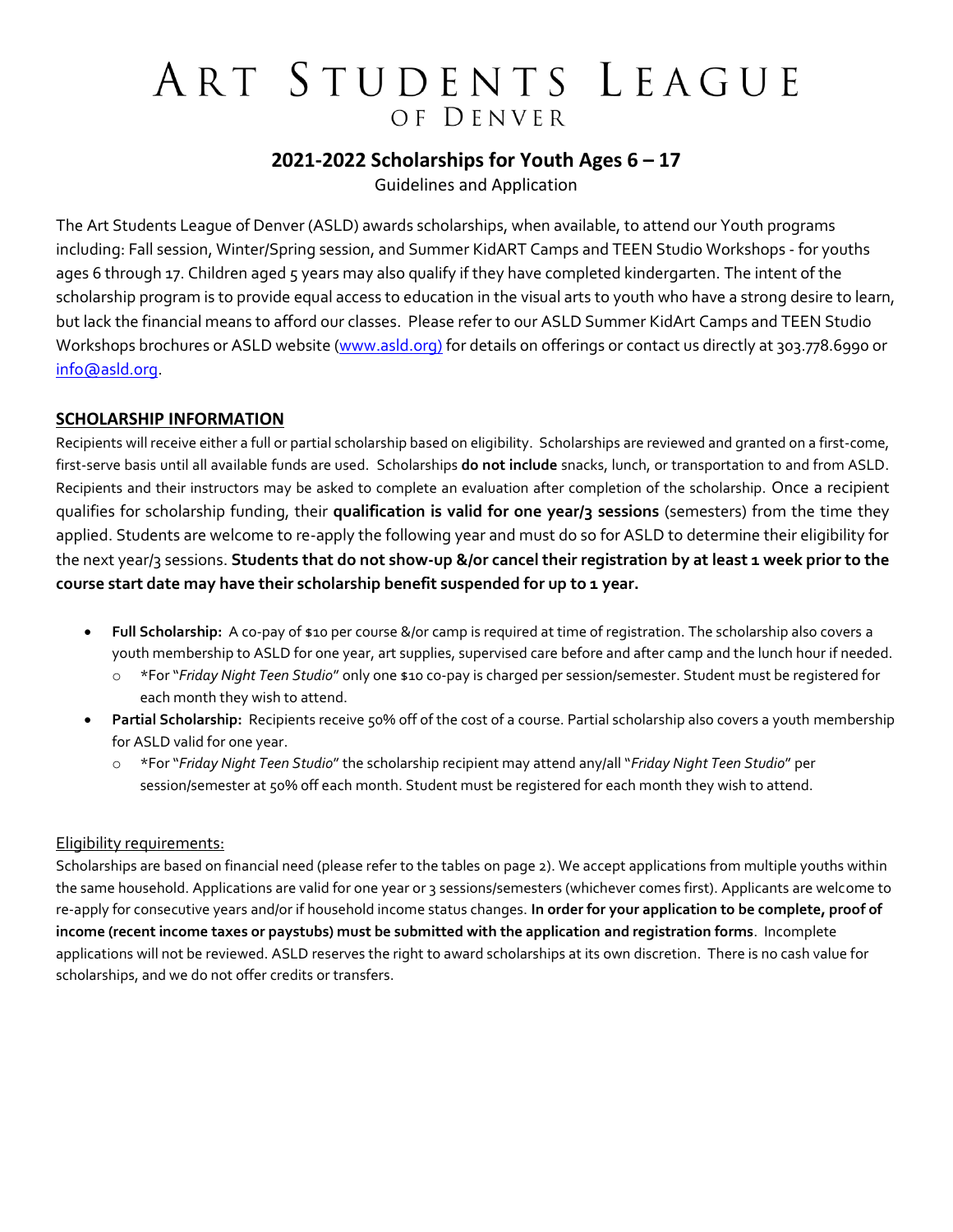| <b>Household Income Limits</b> |                             |                        |                             |
|--------------------------------|-----------------------------|------------------------|-----------------------------|
| Full Scholarship               |                             | Partial Scholarship    |                             |
| Number in household            | <b>Gross Monthly Income</b> | Number in household    | <b>Gross Monthly Income</b> |
| $\overline{2}$                 | \$3,495                     | 2                      | \$5,593                     |
| 3                              | \$3933                      | 3                      | \$6,293                     |
| $\overline{4}$                 | \$4,367                     | 4                      | \$6,986                     |
| 5                              | \$4,717                     | 5                      | \$7,547                     |
| 6                              | \$5,067                     | 6                      | \$8,107                     |
| 7                              | \$5,417                     | 7                      | \$8,667                     |
| 8                              | \$5,767                     | 8                      | \$9,227                     |
| Each additional person         | Add for each: \$450         | Each additional person | Add for each: \$600         |

#### **Big HeART Scholarship Program for Youth (Ages 6 - 17)**

Application Month/Year: \_\_\_\_\_\_\_\_\_\_\_

|                                                                                                                       | COUNTY: ______________________ |      |
|-----------------------------------------------------------------------------------------------------------------------|--------------------------------|------|
|                                                                                                                       |                                |      |
| What is your gross monthly household income (before taxes are taken out)? ___________________________________         |                                |      |
| How many family members are part of your household? ___________                                                       |                                |      |
| Do you qualify for any government programs (food stamps, free lunch, TANF, Medicaid, SNAP, etc.)? [Yes]               |                                | [No] |
| If yes, please indicate which programs and how much subsidies you receive:                                            |                                |      |
|                                                                                                                       |                                |      |
|                                                                                                                       |                                |      |
| In order to receive grant awards from many of the foundations which fund our scholarship program, it is reguired that |                                |      |

In order to receive grant awards from many of the foundations which fund our scholarship program, it is required that we track the ethnicity of our scholarship students. Thank you for indicating your ethnicity or cultural background: Caucasian [ ] African American [ ] Asian [ ] Hispanic/Latino [ ] Native American [ ]

Prefer not to answer [ ] Other [ ] Please specify: \_\_\_\_\_\_\_\_\_\_\_\_\_\_\_\_\_\_\_\_\_\_\_\_\_\_\_\_\_\_\_\_\_\_\_\_\_\_\_\_\_\_\_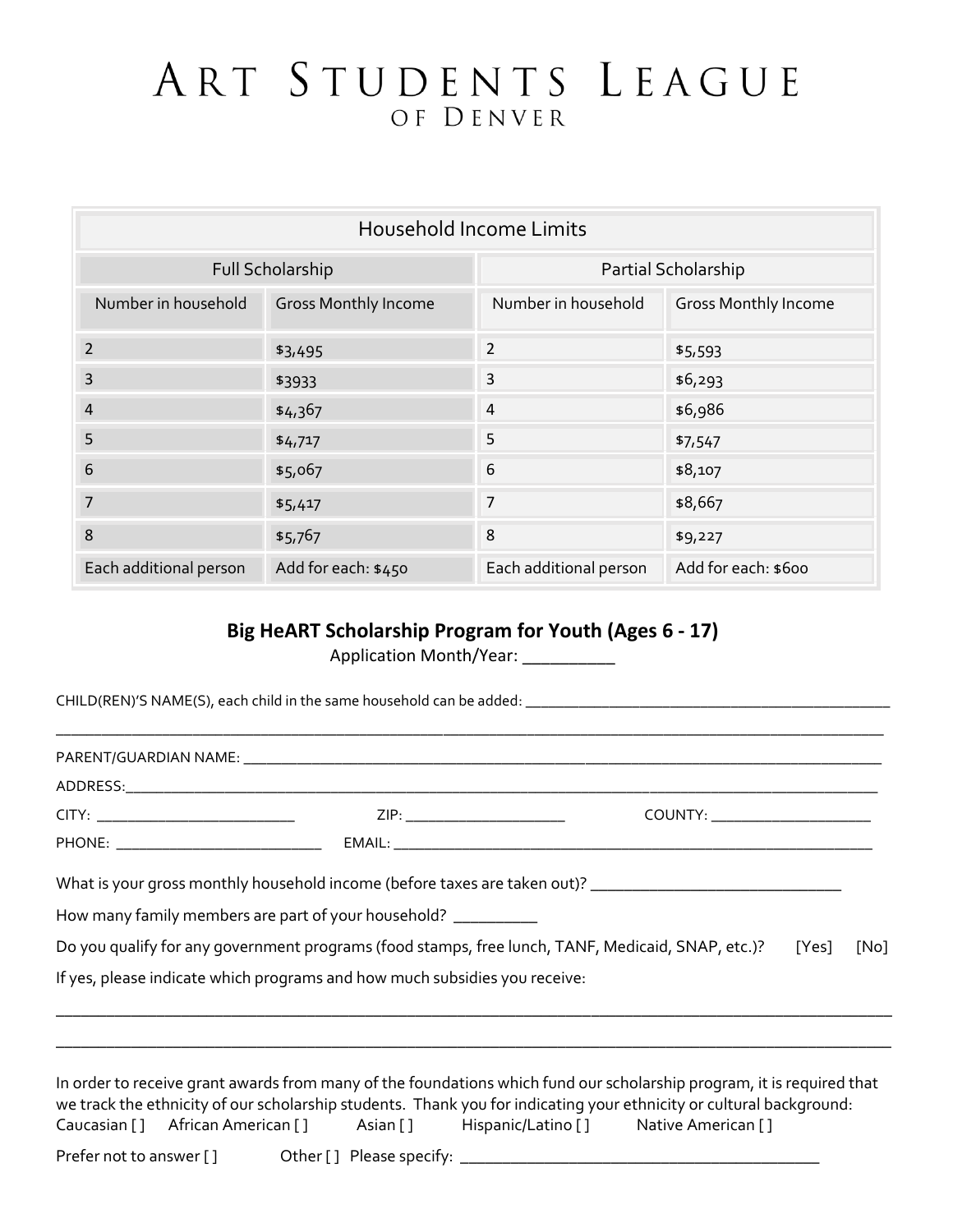Why do you/your child(ren) want to participate in classes and/or summer camps at the Art Students League of Denver?

Camp Registration Information - This information must be complete for your application to be accepted. Please include an additional sheet if you're applying for more than 2 children in the same household.

| Child 2<br>AGE | BIR <sup>7</sup><br><b>IMON</b><br>. .<br>_______ | $\Delta E$<br>. . |
|----------------|---------------------------------------------------|-------------------|
|                |                                                   |                   |

After reviewing the ASLD website (www.asld.org) please list the week, title, and instructor of your top 5 preferred camps. \*Remember: you may include an additional sheet if you're applying for more than 2 children.

| Child 1 -   |  |
|-------------|--|
|             |  |
|             |  |
|             |  |
|             |  |
|             |  |
| Child $2 -$ |  |
|             |  |
|             |  |
|             |  |
|             |  |